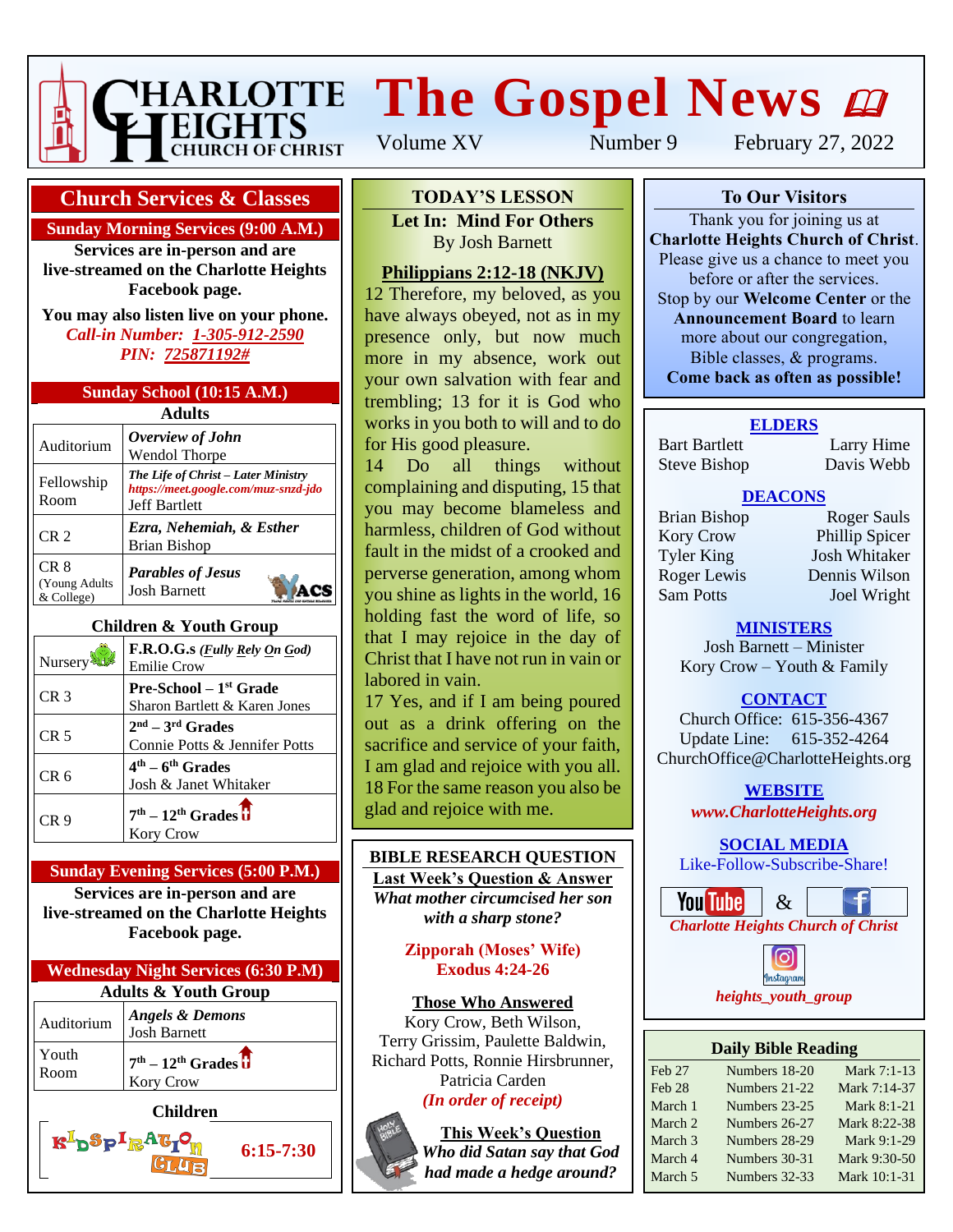**Upcoming Events – At-A-Glance**

**STP - Neighborhood Meeting TODAY (2:00)** *See Bulletin Insert*

**Lads-To-Leaders Class** *Will Not Meet Tonight*

**CARE Team - TONIGHT (6:00)** *See Announcement*

> **Shower the People March 1 (5:30 – 9:00)**

**Ladies Bible Class March 2 (10:00)**

**Ladies Virtual Book Study March 3 (7:00)**

**Friday Night Singing** z **March 4 (7:00)** *2 Singings Scheduled See Schedule on the Bulletin Board*

**Friends & Family Day - March 6** *See Announcement*

**Monday Night for the Master March 7 (6:00)**

**Widow/Widower Luncheon March 12 (12:00)** *See Announcement*

**Daylight Savings Time Begins March 13**

**Brookdale Belle Meade – Service March 13 (3:00)** *See Josh if you would like to help.*

**Sunday Evening Song Service March 20 (5:00)**

## Sympathy

Sympathy is extended to the family of **Betty Cope**, who passed away on Wednesday. Betty served as the church secretary for West Nashville Heights and Charlotte Heights for over 35 years.

Visitation will be Monday (4:00-8:00) at West Harpeth Funeral Home.

Services will be conducted at West Harpeth on Tuesday at 2:00 with visitation beginning at 1:00.

*Please keep this family in your prayers.*

## **Until He Comes: Let In – The Mind Of Christ**

What is the greatest job? We assume, based on what we see on social media and other forms of media, that having more is better. If we have a better house, car, and salary, this equates to the greatest job. What we don't see from that is the hard work, sacrifice, and setbacks it took for that person to get to that position. We also don't see how having more is better for us mentally and spiritually. We don't start

off in life with the greatest job. I think about my earlier jobs in life. I was a paperboy, janitor, cook, factory worker, and boll weevil catcher. I was taught to work and earn money. None of these earlier jobs was the "one" for me, and they weren't the greatest jobs.

The greatest job is the job you love to do. How many people are doing the job they love to do? How do you find a job you love? The answer is in who you are.

As Christians, we live life for Christ. Jesus humbled Himself and became obedient to the point of death. His obedience was His entire earthly life. Our obedience is until the end. Our lives in Christ are greater than our lives in this

temporary life. What we do for a living is secondary to what we do for Christ. Our love for Christ is poured out in all we do for Him.



In all we do, we maintain a mind for Christ. In Him,

Josh Barnett



Friends & Family Day – March 6 **We hope you have started inviting others to our Friends & Family Day.**

Flyers are located on the table in the hallway. Take as many as you need. This is an opportunity to reach out to others who do not attend services.

We will have a Potluck Meal after services. Bring enough for your family & guests. All Adult Sunday School Classes will meet as usual.

#### **Josh's Friendly Tip #3**

This is it! The time is now! Our **Friends & Family Day** is one week from today! The final tip for this day is threefold. We need to Pray, Plan, and Prepare. **Pray** for this day to be successful spiritually. We want to grow the kingdom. We need God's help. **Plan** on being here. **Prepare** by bringing something and someone. We all need to contribute by bringing food and a family member or friend. **Pray, Plan, and Prepare!**

### Sympathy

Sympathy is extended to the Family of **Martha Bryan**, who passed away on Wednesday. John & Martha are former members of

West Nashville Heights.

Services will be conducted Today at 1:00 at Forest Lawn Funeral Home, with visitation beginning at 12:00.

*Please keep this family in your prayers.*

### Neighborhood Meeting

**Charlotte Heights** and **Shower The People** will hold a Neighborhood Meeting TODAY at 2:00. *See the insert in today's Bulletin for more information.*

## Thank You

Thank you all so much for the cards, thoughts, and prayers when my sister-in-law passed away. We appreciate and love you all!

**Sarah Webb & Family**

## CARE Team – Tonight

Everyone is invited to join us tonight after services for a pot-luck meal as we re-start our **CARE Team** meetings.

This group meets on the  $4<sup>th</sup>$  Sunday night of each month after services. Participants sign cards and pick up information about visiting and contacting those who are sick, visit our congregation, or have been absent.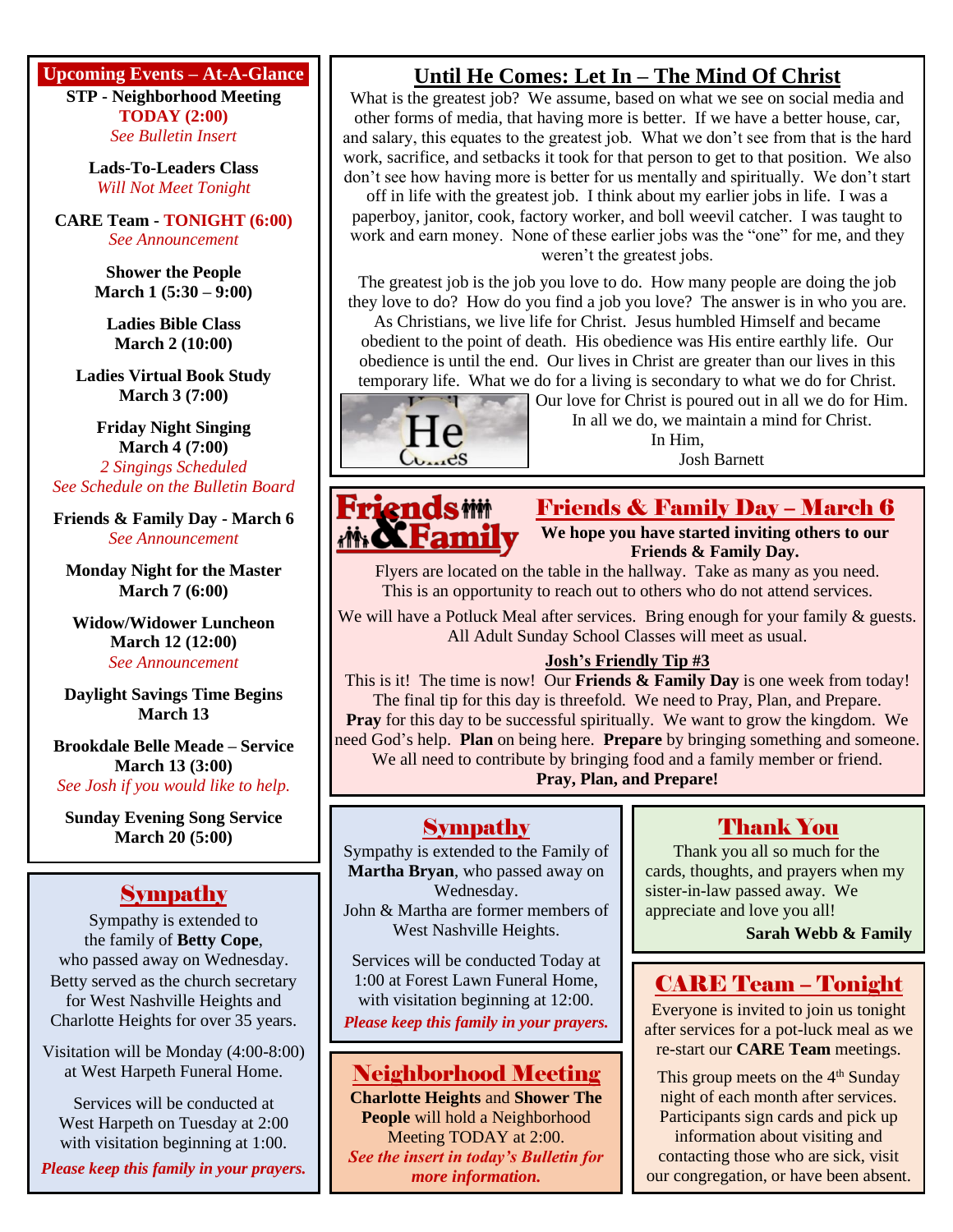